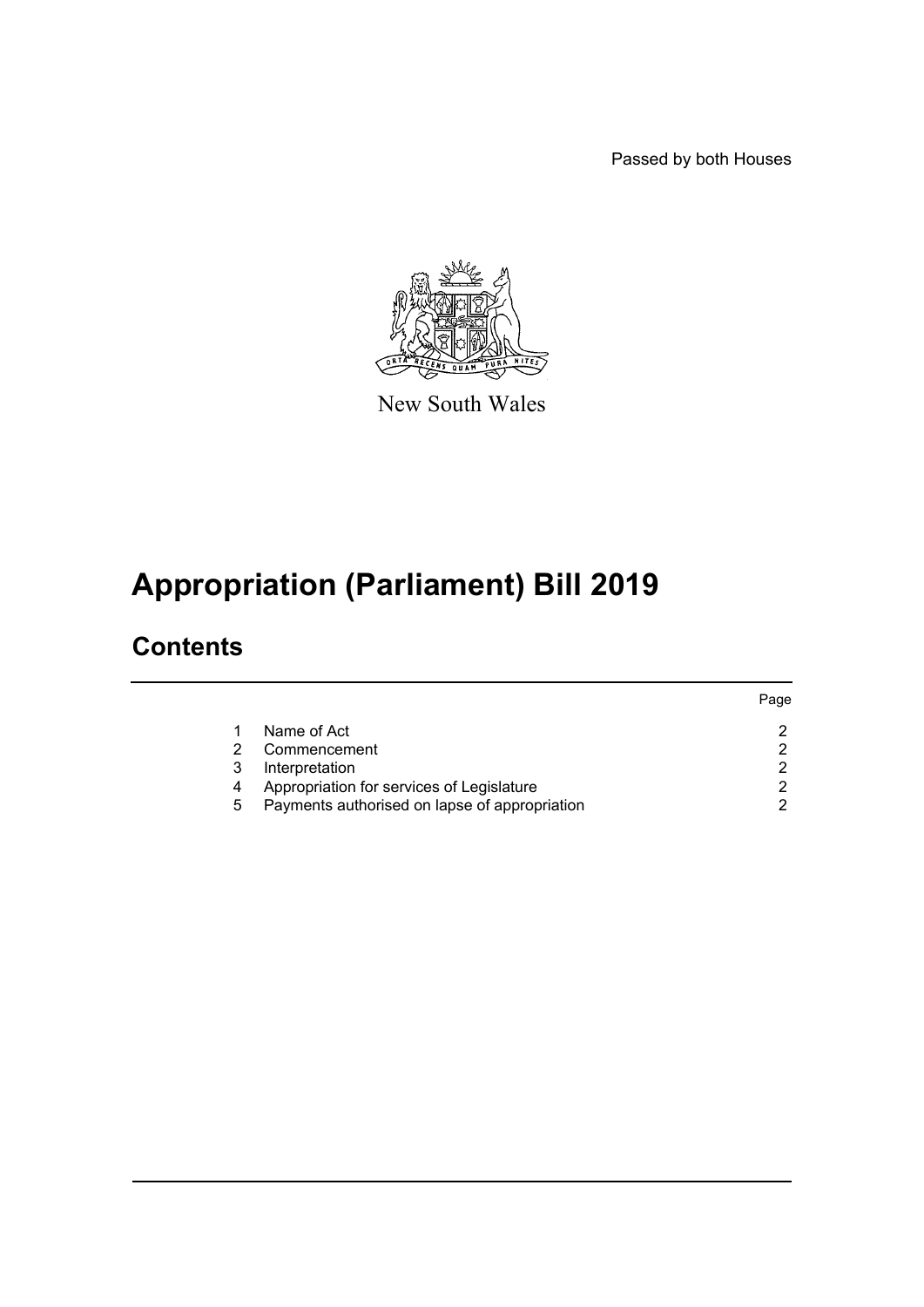*I certify that this public bill, which originated in the Legislative Assembly, has finally passed the Legislative Council and the Legislative Assembly of New South Wales.*

> *Clerk of the Legislative Assembly. Legislative Assembly, Sydney,* , 2019



New South Wales

## **Appropriation (Parliament) Bill 2019**

Act No , 2019

An Act to appropriate out of the Consolidated Fund a sum for the services of the Legislature for the year  $2019-20$ .

*I have examined this bill and find it to correspond in all respects with the bill as finally passed by both Houses.*

*Assistant Speaker of the Legislative Assembly.*